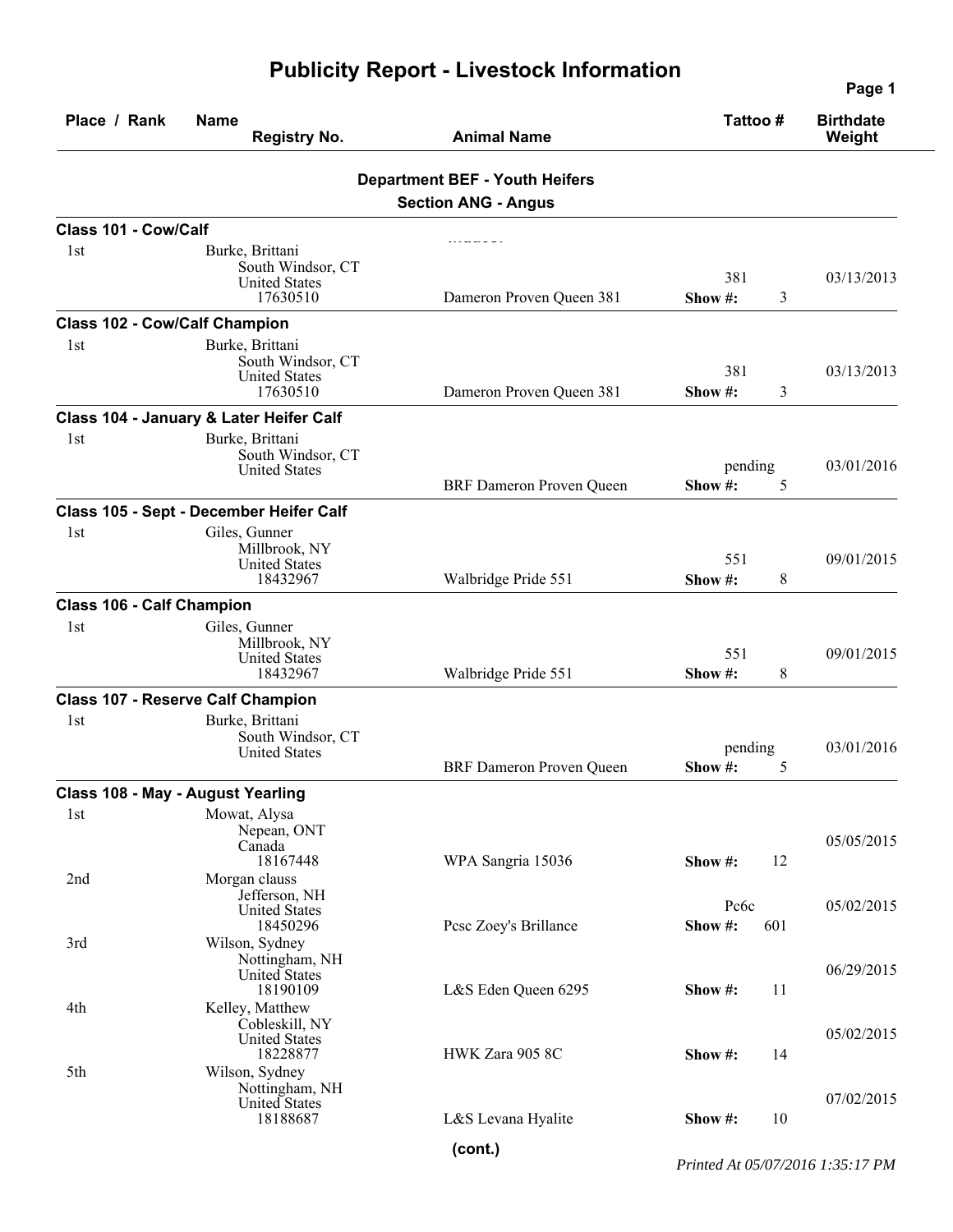## **Publicity Report - Livestock Information**

| Place / Rank                       | <b>Name</b><br><b>Registry No.</b>                                                      | <b>Animal Name</b>         | Tattoo#                | <b>Birthdate</b><br>Weight |
|------------------------------------|-----------------------------------------------------------------------------------------|----------------------------|------------------------|----------------------------|
|                                    | <b>Class 108 - May - August Yearling</b>                                                | Group - - (cont.)          |                        |                            |
| 6th                                | King, Anna<br>Cobleskill, NY<br><b>United States</b><br>18170213                        | KRA Caroline C07           | 13<br>Show $#$ :       | 05/02/2015                 |
| 7th                                | King, Anna<br>Cobleskill, NY<br><b>United States</b><br>18406865                        | KRA Queen Dutchess C08     | 9<br>Show $#$ :        | 08/29/2015                 |
|                                    | <b>Class 109 - Summer Champion</b>                                                      |                            |                        |                            |
| 1st                                | Mowat, Alysa<br>Nepean, ONT<br>Canada<br>18167448                                       | WPA Sangria 15036          | 12<br>Show #:          | 05/05/2015                 |
|                                    | <b>Class 110 - Reserve Summer Champion</b>                                              |                            |                        |                            |
| 1st                                | Morgan clauss<br>Jefferson, NH<br><b>United States</b><br>18450296                      | Pese Zoey's Brillance      | Pc6c<br>Show#:<br>601  | 05/02/2015                 |
|                                    | <b>Class 111 - March/April Yearling</b>                                                 |                            |                        |                            |
| 1st                                | LaRochelle, Iris<br>Webster, NH<br><b>United States</b><br>18157431                     | <b>INL 64A Cookie</b>      | Show #:<br>18          | 03/17/2015                 |
| 2 <sub>nd</sub>                    | Giles, Gunner<br>Millbrook, NY<br><b>United States</b><br>18327859                      | Katinka of Fairfield 3415  | 3415<br>20<br>Show #:  | 03/03/2015                 |
| 3rd<br>4th                         | Brennan, Emily<br>Cobleskill, NY<br><b>United States</b><br>18207628<br>Burke, Brittani | HWK Beauty 4X2C            | 15<br>Show $#$ :       | 04/02/2015                 |
|                                    | South Windsor, CT<br><b>United States</b><br>18224062                                   | Dameron Northern Miss 5102 | 5102<br>Show #:<br>16  | 04/02/2015                 |
| 5th                                | Hay, Nathan<br>Carlisle, NY<br><b>United States</b><br>18363078                         | Hay Acres Katinka C6       | 17<br>Show #:          | 03/30/2015                 |
| <b>Class 112 - Spring Champion</b> |                                                                                         |                            |                        |                            |
| 1st                                | LaRochelle, Iris<br>Webster, NH<br><b>United States</b><br>18157431                     | <b>INL 64A Cookie</b>      | 18<br>Show #:          | 03/17/2015                 |
|                                    | <b>Class 113 - Reserve Spring Champion</b>                                              |                            |                        |                            |
| 1st                                | Giles, Gunner<br>Millbrook, NY<br><b>United States</b><br>18327859                      | Katinka of Fairfield 3415  | 3415<br>20<br>Show #:  | 03/03/2015                 |
|                                    | <b>Class 114 - January/February Yearling</b>                                            |                            |                        |                            |
| 1st                                | Giles, Gunner<br>Eaton, NH<br><b>United States</b><br>18450297                          | Pese Tina factor           | Pclc<br>612<br>Show #: | 01/02/2015                 |

**Page 2**